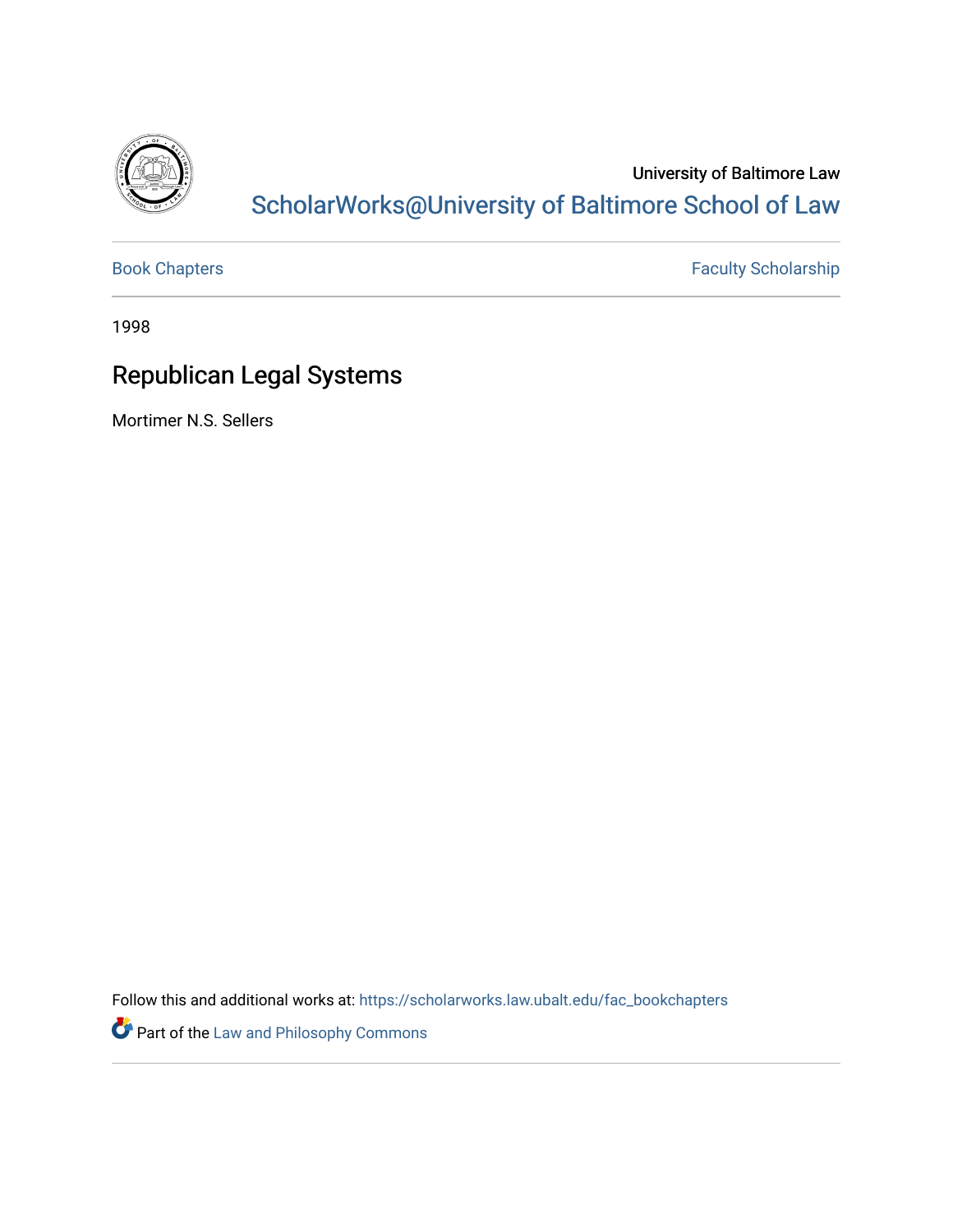*Eumpean Journal ofLaw. Philosophy and Computer Science Law* and Politics between Nature and History Vol. 2: 205-212

# **REPUBLICAN LEGAL SYSTEMS**

س<br>م

 $\boldsymbol{\epsilon}^{\boldsymbol{\epsilon}^{\boldsymbol{\epsilon}^{\boldsymbol{\epsilon}}}}$ 

# MORTIMER SELLERS\*

#### *University of Baltimore*

This paper discusses the basic attributes of republican legal systems. I will suggest that republican principles provide the only sound basis for a just legal order, and conclude that all laws in all jurisdictions deserve public deference only to the extent that they reflect republican structures of government and legislation.

# 1 Republicanism

F

I

I I **i** By "republican legal systems" I mean legal systems in the republican legal tradition, systems that embrace the basic tenets of republicanism, as best described and elaborated by Marcus Tullius Cicero, Polybius, Titus Livy and their various heirs and followers in Italy, England, France, and the United States of Amer**<sup>j</sup>** ica (Sellers 1998). The fundamental test of republican doctrine is service to the *res publica* or "common good of the people" (Sellers 1997). Cicero defined republics as states belonging to "peoples", by which he meant large numbers of persons brought together to create a common sense of justice and a shared public good (Cicero, *De re publica,* I.xxv.39).' This remains the basis of republican thought today. Republican legal systems are systems that set out to serve justice and the common good of the people.

Most legal systems claim to do so. The essential nature of law implies assertions of justice (Sellers 1992). But republicanism takes these assertions seriously, and proposes a political technique for realizing justice and the common good, through popular sovereignty, the rule of law, and political checks and balances among elected officials. These three desiderata of republican government defend "liberty" as it was understood by the republican authors who introduced the Roman term *libertas* into modern legal thought (Sellers 1996). Republican liberty requires the dominion of *equal laws,* made by *common consent* for the *general*

<sup>\*</sup>I would like to thank Bernard Dauenhauer, Maria Elosegui, Lyman Sargent and Michaela Strasser for their comments on this paper.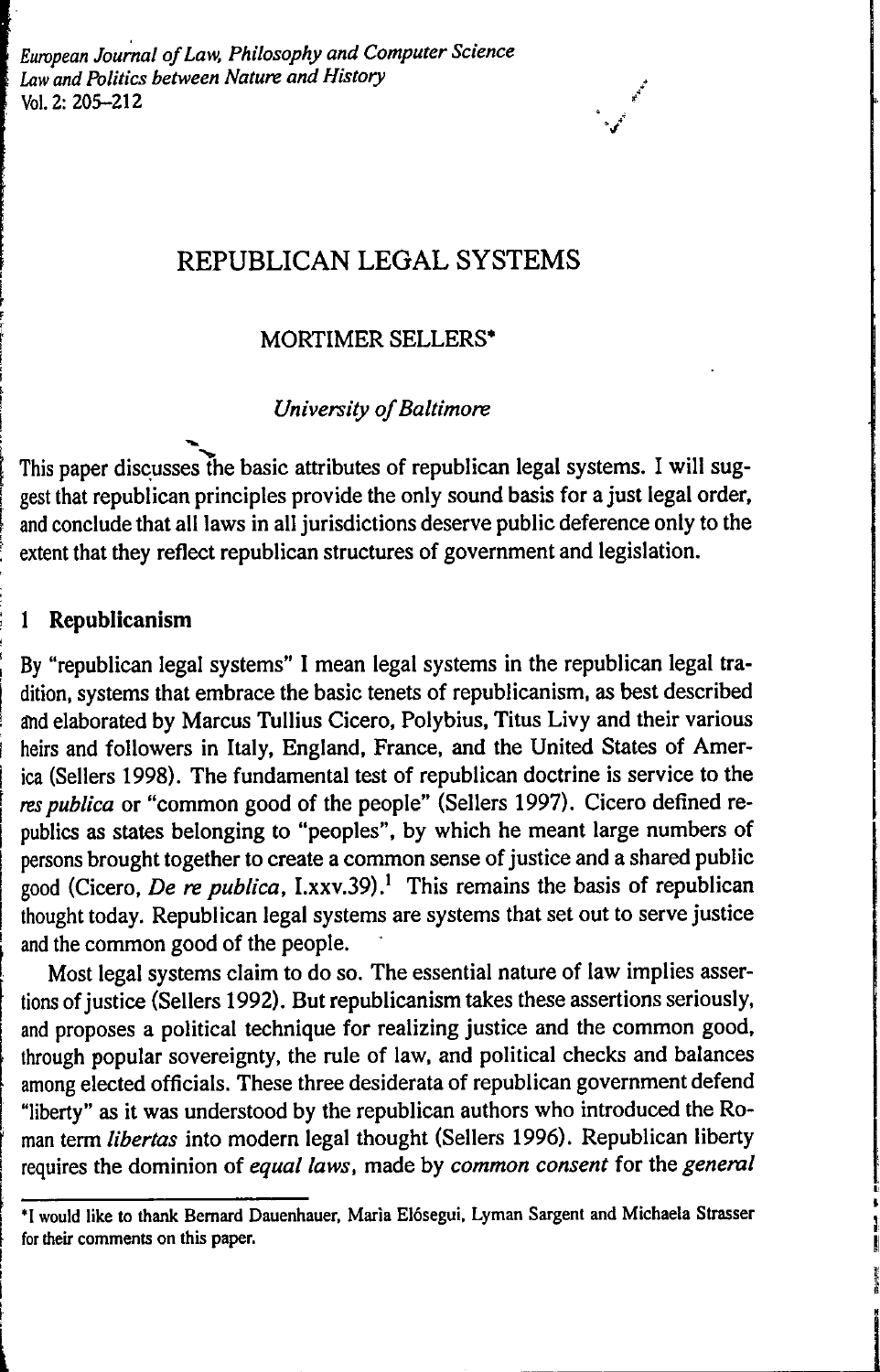*interest* or *public good* of all (Adams 1787, I. 123). The first two provisions guarantee the third, and are only "republican" to the extent that they do so.

#### 2 Liberalism

Contemporary legal scholars sometimes oppose "republican thought" to "liberalism", associating the first with democracy, and the second with human rights (see, e.g., Horwitz 1987; Symposium: the Republican Civic Tradition 1988; Habermas 1996). This creates unnecessary confusion, and obscures the context in which both liberty and democracy entered modern legal discourse. Liberty *{libertas)* and popular sovereignty *{imperium populi)* persisted together in the republican legacy of Rome and blossomed in the republican triumphs of France and the **United States.<sup>2</sup>** 

They diverged when the unchecked unicameral French legislature collapsed into tyranny and terror. Liberalism first represented a shocked bourgeois reaction to excesses of the French revolution.

Republican liberty requires that no person be constrained by any other person's will or passion. Laws, government decrees, or other coercive action are unjust unless justified by pursuit of the common good (Sidney 1698, ch. 1, sec. 5). This creates the republican distinction between liberty and license. "License" is the unconstrained ability to do what one pleases, even to the detriment of others. "Liberty" implies constraint, in service of the common good. But early liberals, such as Benjamin Constant, drew a false distinction between the liberty of the moderns and the liberty of the ancients (Constant 1819). Constant rejected popular sovereignty and democracy and turned exclusively to rights. Liberalism redefined liberty as the ability to do what one wants, and sought to maximize self-gratification through the grant of *individual* rights, as in the old English constitution, without*political* rights, as in America or Rome.

# 3 The Common Good

Republicanism requires democracy and liberalism does not. But they differ less in this ("liberal democracies" exist), than in liberalism's implicit rejection of the common good. All republican doctrine follows from pursuit of the common good, while liberalism assumes that there is no "true" public justice or common good to be found — only "reasonable" accommodations between rival private interests (see, e.g., Rawls 1993). This is a subtle distinction. Republicans do not deny the existence of the private sphere, since recognizing the *res publica* implies a *res privata.* But republican doctrine depends on creating a common public interest. The chief end of law and society should be to make the interests of each individual and of the whole body politic the same (Cicero, *De officiis,* III.vi.26). $<sup>3</sup>$  Citizens who set out to find a common interest in their shared human</sup>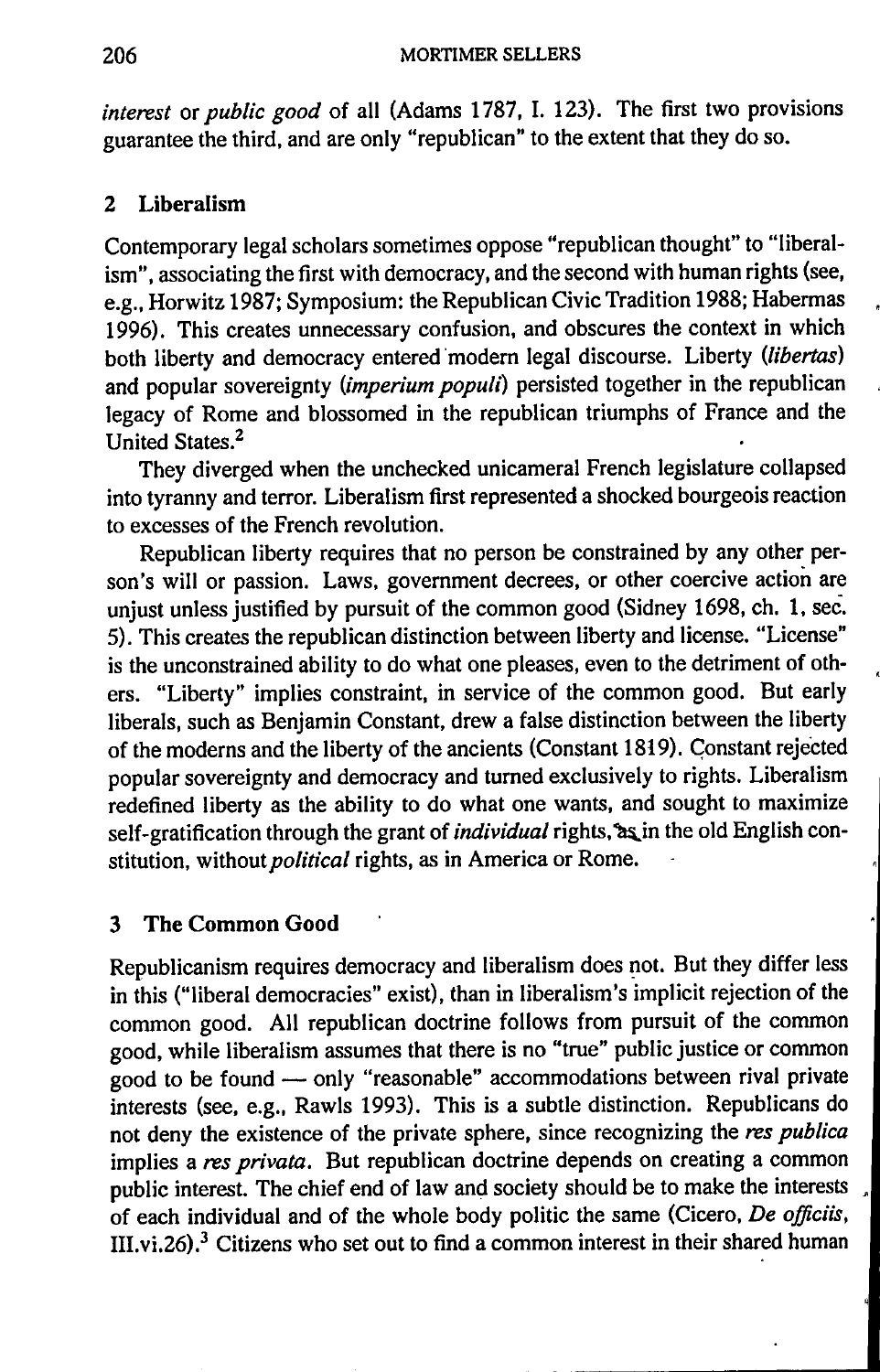nature will be more likely to live in peace and justice than citizens who do not (ibid. III.V.23).

Let me review the republican argument for pursuit of the common good. This does not deny the pluralism of individual lives and lifestyles, or the importance of toleration and diversity. Individual interests exist, and sometimes conflict. But many important aspects of human flourishing may only be realized collectively, in large social groups. Humans will inevitably interact, and develop rules to govern their interactions. Some systems are better than others and should be sought (if not, there can be no harm in seeking them). Human nature provides the basis from which such systems must be built. But people disagree about truth and justice. Long deliberations fail to produce consensus. Individuals need: first, a technique for testing their beliefs about justice and the good life; second, a technique for protecting themselves against others in pursuing justice and the good. life; and finally, a technique for obtaining the cooperatioh of others in building justice and good lives. These goods are all common. Without agreements about justice, and partnerships for the public good, individual lives will be confused, unsafe, and mired in isolation.

# 4 Popular Sovereignty

Republican legal systems since Rome have always rested on popular sovereignty as the first and fundamental basis of liberty and the public good. By popular sovereignty I mean free votes for legislators or the laws, in which all citizens can have a voice. Popular sovereignty solves the basic republican problems of uncertainty, unsafety, and non-cooperation. Free votes of the people constitute the best technique for (1) finding the truth; (2) getting others to accept the truth; and (3) arranging whatever cooperation may be necessary to take right action. Popular sovereignty offers all three by assuming every person capable of perceiving moral truths. This allows citizens to defer to majorities without admitting error, even when not convinced. National deliberation may yield truths that I do not approve, but it holds out the prospect of correcting public mistakes, and respects the reason of the citizens it overrules (Sellers 1991).

Republicans speak of popular sovereignty or the Roman *imperium populi* rather than democracy because democracy savors of Athens and Greek selfindulgence (Adams 1787, III. 160-162; Publius 1787-1788, number XIV; Sidney 1698, II.20; 30). The republican revolutions in America and France introduced democracy into modem legal discourse, but avoided the term "democracy" for twenty years, to maintain the distinction between government for the public good, and government serving private interests and passions. Republicans embraced popular sovereignty as the best shield of liberty and test of the common good. But democracy implied voting one's interests, for what one wants, not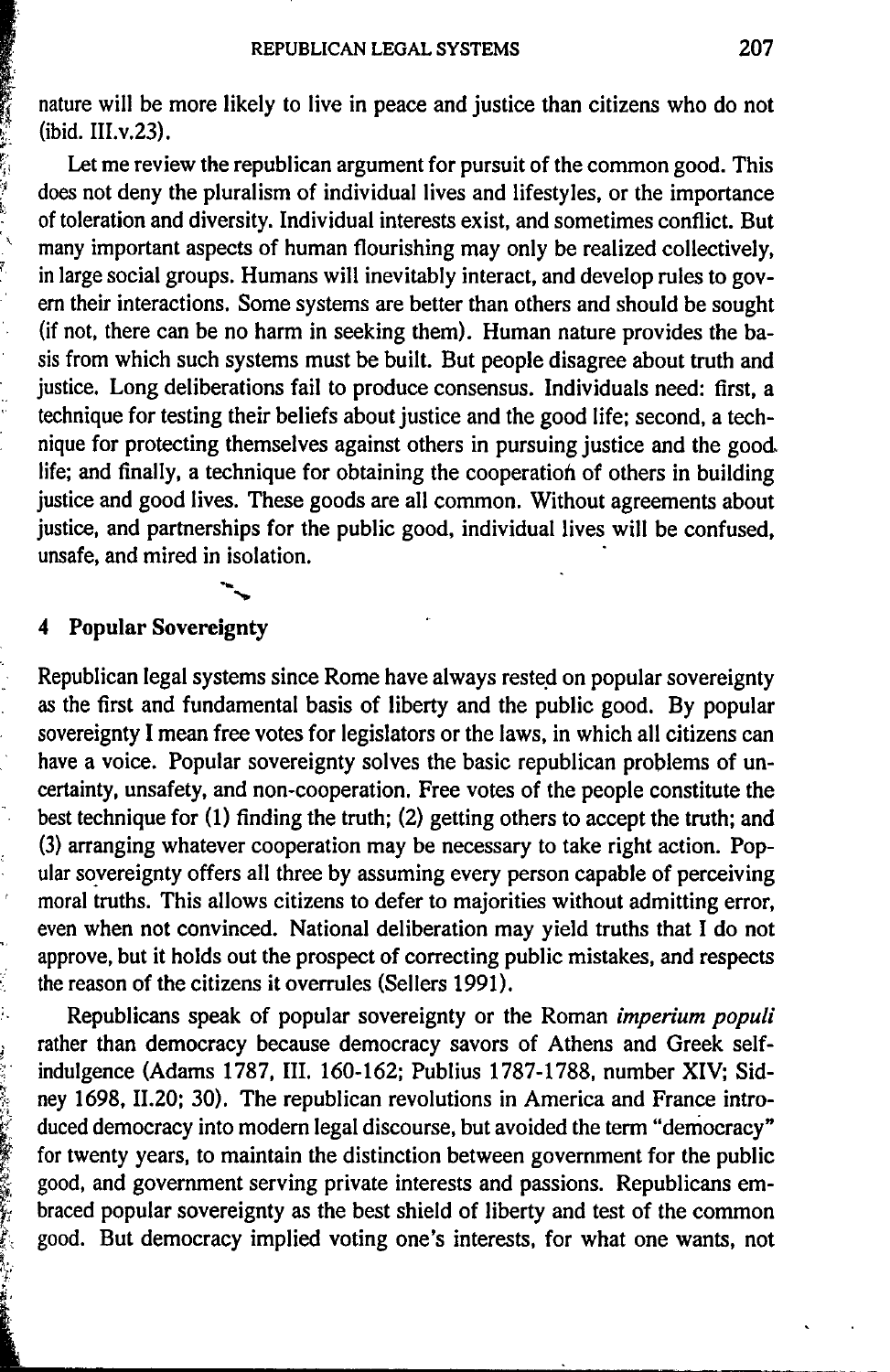what would be right to do. Republicanism on the Roman model entails voting for all magistrates and laws, but voting structured to attain the common good, and not the narrow interests of favored sections of society.

#### **5** The Separation of Powers

How then to keep democracies honest? The separation of powers offers an obvious solution. Governments should protect liberty and the common good, but will not do so when their power is unchecked. Dividing governmental power, and balancing the strength of its different divisions, can prevent any one group from abusing its authority. The structure of the old Roman *res publica*, mimicked by subsequent republican governments, required approval of all laws by the people, but also a senate to propose the laws, and elected magistrates to administer them. Inadequate balance led to despotisism — to Caesar in Rome, Cromwell in England, Bonaparte in France, and Jackson in the United States.<sup>4</sup> Republicans always aim to perfect the balance of government in defense of liberty and pursuit the common good.

Modern republics rely on representation in the popular assembly, large election districts, and infrequent elections to purify the public voice and counteract political self- interest. The people never rule directly, but always through elected officials. They do not wield power themselves, except on election day. This prevents the main threat to republican government — corruption, which is to say any exercise of public power to serve a purpose other than the common good and justice. Staggered elections control the popular emotions. The separation of powers sets the authorities to watch each other, so that ambition will counteract ambition in defense of the public good (Publius 1787-1788, number LI; Adams 1787, III. 505; Montesquieu 1748, II.11.4.).

#### **6 The Rule ofLaw.**

The third traditional desideratum of republican government requires the rule of law - the "empire of laws and not of men", which protects justice and the common good against private interests by constraining official discretion in advance. Livy endorsed this *imperium legum* for Rome, and was followed by Harrington, Sidney, Adams, Madison, and even Rousseau in concluding that "tout gouverne*ment legitime estrepublicain".* Republican legal systems rest on the rule of law, with the understanding that nothing can be law without approval by the people, in pursuit of the common good (Rousseau 1762,11.6; Livius, *Ab urbe condita,* 2.1.1.; Harrington 1977, 161; Sidney 1698, I.1 n.2; Adams 1787, I. 124-6; Publius 1787-1788, number XXXVII).

Republican legal systems require the rule of law because, human nature being what it is, any government official charged with making decisions will tend to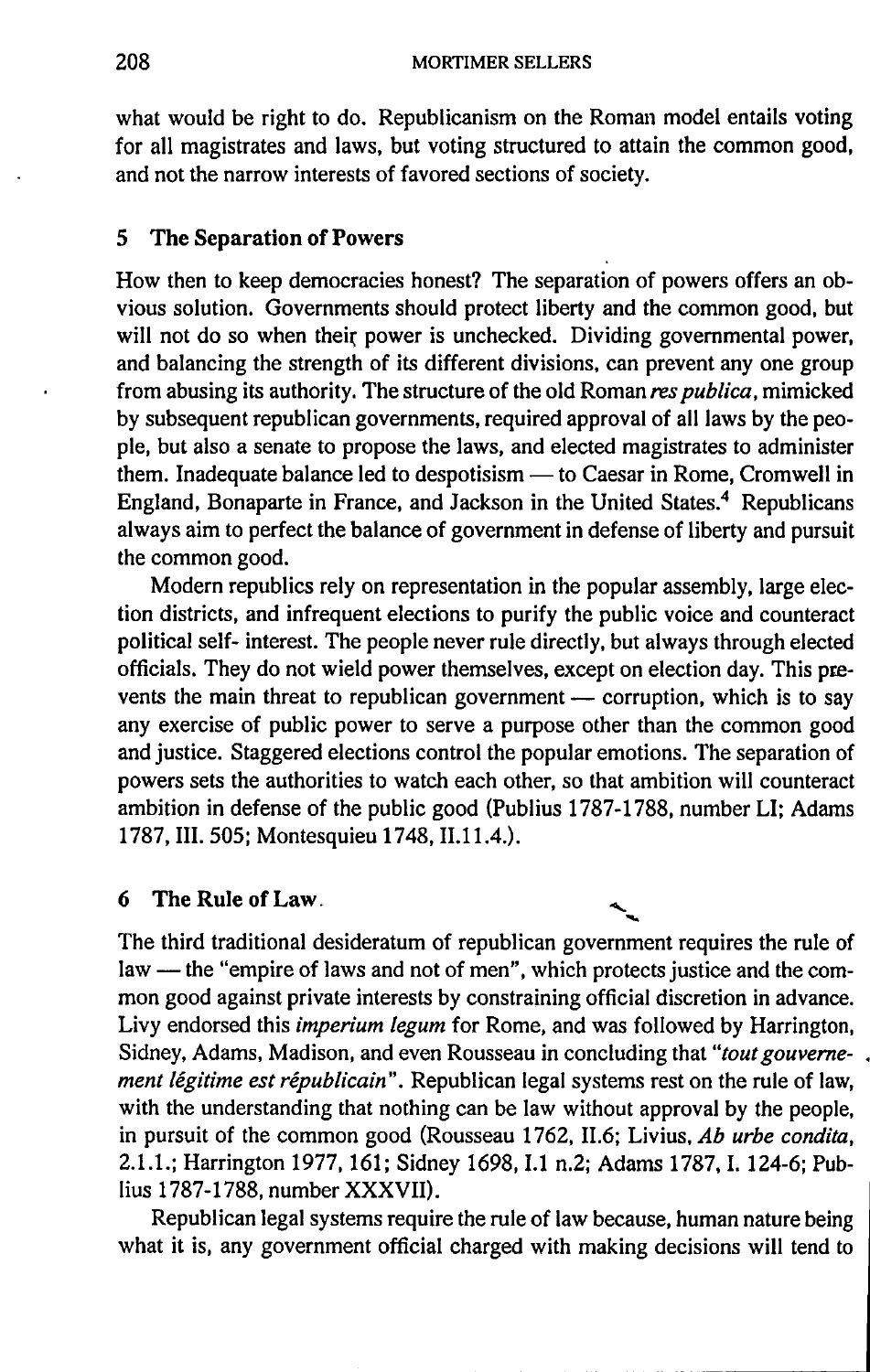make them in his own private interest. If decisions are provided for by law and made collectively before specific situations arise, they will more likely serve the public good than if made bn the spot, by possibly self-interested participants. Not every question can or should be guided in this way. Discretion will remain. But Republican governments try to limit official discretion and remove temptation by enforcing what legislation they have, and using popular sovereignty to define the scope of governmental power. The first step towards republican government is the battle for independent judges, serving during good behavior, *"quam diu .se bene gesserint*", rather than at the discretion of the executive or people.<sup>5</sup>

# 7 Nationalism

Republican legal systems seek to create Justice and the common good among citizens. But what of non-citizens? Like democracy and liberalism, modern nationalism began with the republican revolutions of the late eighteenth century. As the common good developed into the public interest, republics became nations by constructing local cultures to serve their social needs. The private liberty of citizens implied the public liberty of nations, limited only by the common interest of all nations in peace and justice between themselves. Christian Wolff suggested a world republic (Wolff 1934, 2.xli-xli). But Immanuel Kant first articulated the modern view, which sought world peace through numerous independent republics, separately developing their own national identities, without outside interference (Kant 1977).

A great many issues of justice and the common good are best addressed in smaller cultural units, which can develop institutions suited to their history and geographical circumstances. Nationalism reflects this reality, as does Cicero's idea of the *res publica* as a group of people united to create their own sense of justice and community. Republics will become nations, in the sense of developing a common culture. Nations should become republics, in the sense of trying to bring the interests of individuals into harmony with the interests of the community. Creating a common good may require cultural community. But cultural community can lead to xenophobia, or local intolerance and persecution in the interest of locally dominant elites. The idea of a common good promotes small communities and creeping homogeneity while justice may require numerous participants, and cultural diversity.

# 8 Federalism

Federalism solves this problem posed by republican nationalism. The conventional wisdom since the fall of Rome has insisted that republics must be small, to avoid Rome's descent into tyranny and oppression.® But small republics quarrel, and cannot always defend their independence. By federating, republics protect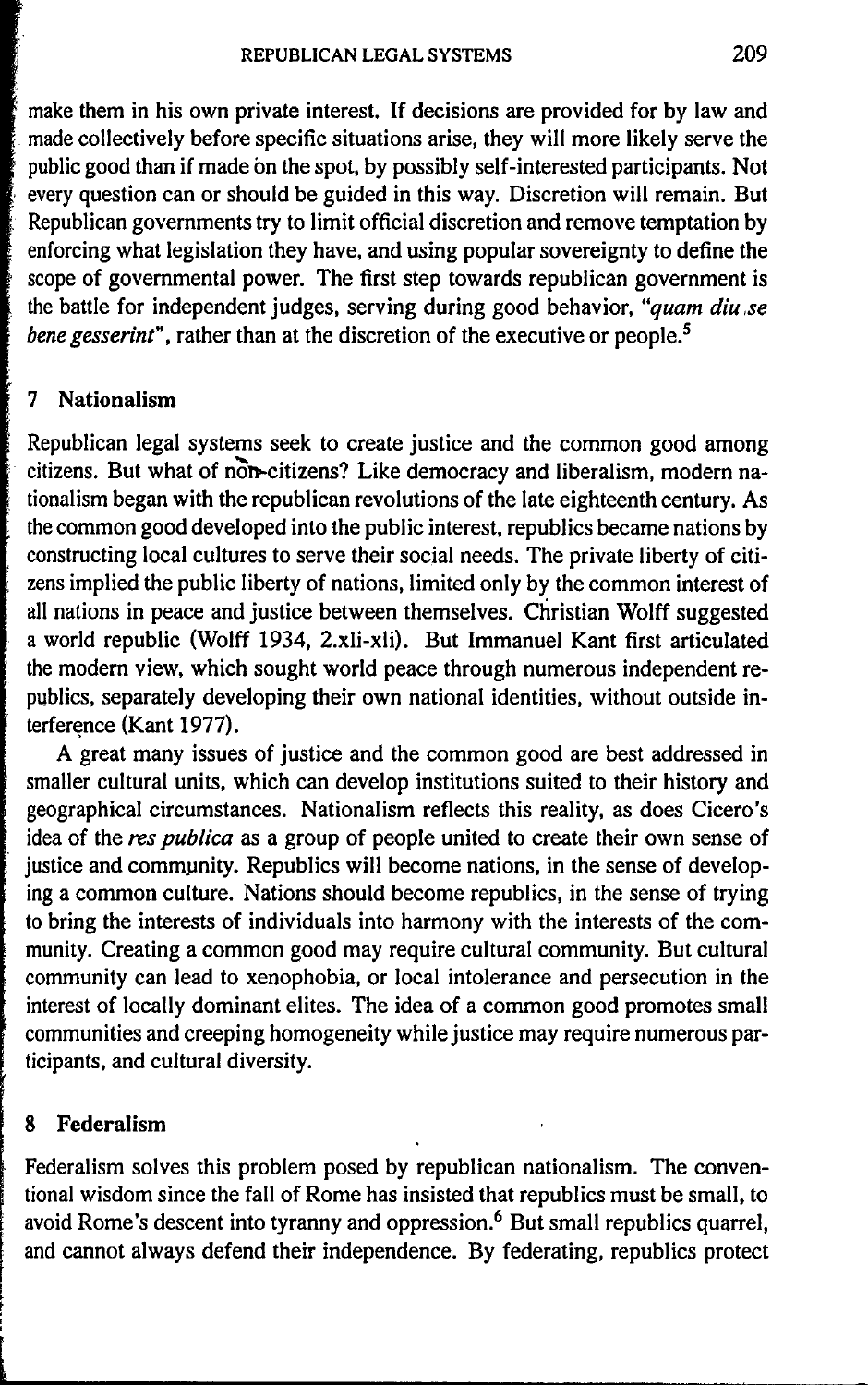210 MORTIMER SELLERS

themselves against aggression, but also against internal subversion or corruption. This was the intention of the United States Constitution, which guarantees every state in the Union a "republican form of government" (USC 1787, Article IV, Section 4). The federated republic of the United States provides a republican model for solving the republican dilemma of republican intolerance. Federation leaves local culture and development to the self-determination of self-governing republics or nations, while putting certain individual rights under the protection of an over-arching union of republics, to prevent the tyranny of local majorities.

So a modern theory of republican community would locate rights-protecting institutions at the international level, while leaving culture-promoting activities to be locally determined. Each government's international role depends on internal popular sovereignty and self-determination. Federalism reinforces the basic purposes of republican government by preventing the excesses of popular sovereignty. But popular sovereignty remains the best test of justice, and private perceptions of the common good.

# **9 Conclusion**

The basic attributes of republican legal systems include service to justice and the common good through popular sovereignty, the separation of powers, the rule of law, and an independent judiciary. Strictly speaking, only the first is essential (Paine 1792, Part II. iii),<sup>7</sup> but experience and tradition have made it clear that the others must follow. Moral truths cannot be found without popular sovereignty, will not be followed without the separation of powers, cannot be delineated without the rule of law, or protected without an independent judiciary. Republican legal systems will display all four attributes, which bring liberty in their train, and are implicit in the very idea of law, which always claims to serve justice and the public good.

Democracy, liberalism, and nationalism all entered modern legal discourse through the republican tradition, and will not be separated, when properly understood. Democracy is justified by its service to truth, liberalism by its protection of truth, and nationalism by its construction of truth. People need communities and communities create their own sense of justice and the common good. Both rest on human nature, but human nature locally expressed. Legal systems derive authority from their service to the basic aims of society. Without republics there will be no justice — without, within, or between states and nations.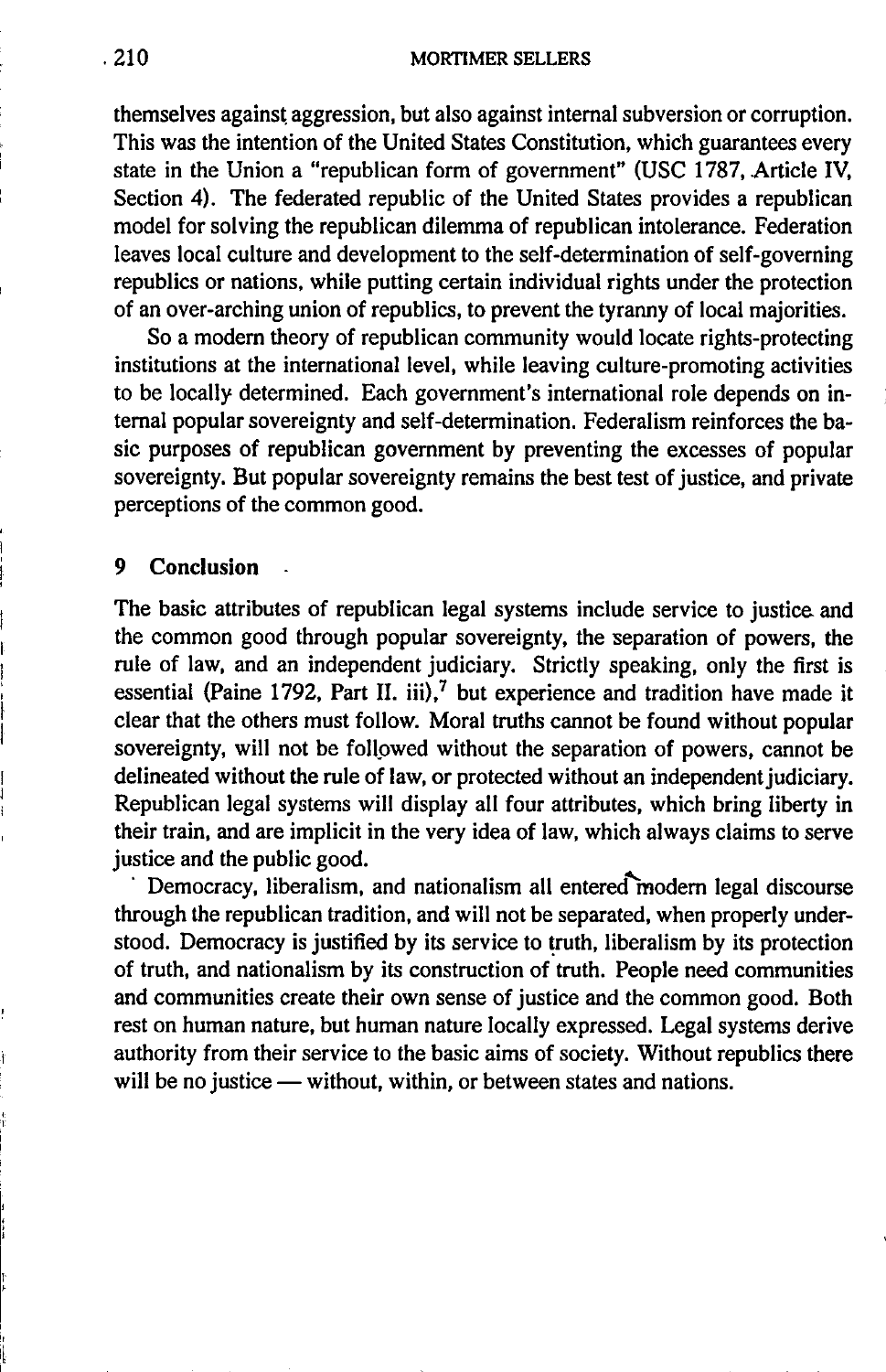#### **Notes**

1. "Res publica res populi [est], populus autem non omnis hominum coetus quoquo modo congregatus, sed coetus multitudinis juris consensu et utilitatis communione sociatus."

2. George Washington claimed both when he inaugurated his new federal republic in 1789. See Washington 1988, 460-63.<br>3. "Ergo unum debet esse

3. "Ergo unum debet esse omnibus propositum, ut eadem sit utilitas unius cuiusque et universorum; quam si ad se quisque rapiet, dissolvetur omnis humana consortio."<br> $\frac{1}{4}$  At least in the eves of Henry Clay (1959, 658-59)

4. At least in the eyes of Henry Clay (1959, 658-59).<br>5. See, e.g., the Constitution of the United States art

See, e.g., the Constitution of the United States, art. III, sec. 1; and the English history behind it (Blackstone 1765, vol. I, 258).<br>6. The classic and most influ

The classic and most influential statement of this position was by Baron de Montesquieu (1748, I.viii.l6).

"What is called a *republic* is not any *particular form* of government. It is wholly characteristical of the purport, matter, or object for which government ought to be instituted, and on which it is to be employed, *res-publica*, the public affairs, or the public good; or, literally translated, the *public thing*."

#### **References**

Adams, J. 1787. *A Defence ofthe Constitutions of Government ofthe United States of America.* London.

- Blackstone, W. 1765. *Commentaries on the Laws of England*. Oxford.
- Cicero, Marcus Tullius. 1977. *De re publica.* Stuttgart.
- Cicero, Marcus Tullius. 1965-69. *De officiis.* London.
- Clay, H. 1959. 'Speech ofJanuary 20,1818'. In: James F. Hopkins et al. (eds.), *The Papers ofHenry Clay,* vol. 2. Lexington.
- Constant, B. 1819. *De la liberte des anciens comparee a celle des modemes.* Paris.
- Habermas, J. 1996. 'The European Nation State Its Achievements and Its Limits On the Past and Future of Sovereignty and Citizenship'. *Ratio Juris* 9, 2.
- Harrington, J. 1977 (1656). 'The Commonwealth of Oceana'. In: J.G.A. Pocock (ed.), *The Political Works ofJames Harrington.* Cambridge.
- Horwitz, J.M. 1987. 'Republicanism and Liberalism in American Constitutional Thought'. *William and Mary Law Review* 57, 29.
- Kant, 1.1977 (1781). *Zum ewigen Frieden.* In: *Werkausgabe.* Frankfurt.
- Livius, Titus. 1917. *Ab urbe condita.* Oxford.

Montesquieu, C. de Secondat Baron de. 1748. *De I'Esprit des Lois.* Paris.

- Paine, Th. 1792. *The Rights of Man*. London.
- Publius [James Madison, Alexander Hamilton, John Jay]. 1787-1788. The Federalist. New York.
- Rawls, J. 1993. *Political Liberalism.* New York.
- Rousseau, J.-J. 1762. *Du contrat social*. Paris.
- Sellers, M. 1991. 'Republican Impartiality'. *OxfordJournal ofLegal Studies* 273,11.
- Sellers, M. 1992. 'The Actual Validity of Law'. *American Journal of Jurisprudence* 283, 37.
- Sellers, M. 1996. 'Republican Liberty'. In: Gabriel Moens and Suri Ratnapala (eds.). *The Jurisprudence of Liberty*. London.
- Sellers, M. 1997. 'Republican Theory'. In: Christopher B. Gray (ed.). *The Philosophy of Law: An Encyclopedia.* New York.
- Sellers, M. 1998. 'The Republican Legal Tradition'. To appear in the International Journal *ofthe Classical Tradition.*
- Sidney, A. 1698. *Discourses Concerning Government.* London.